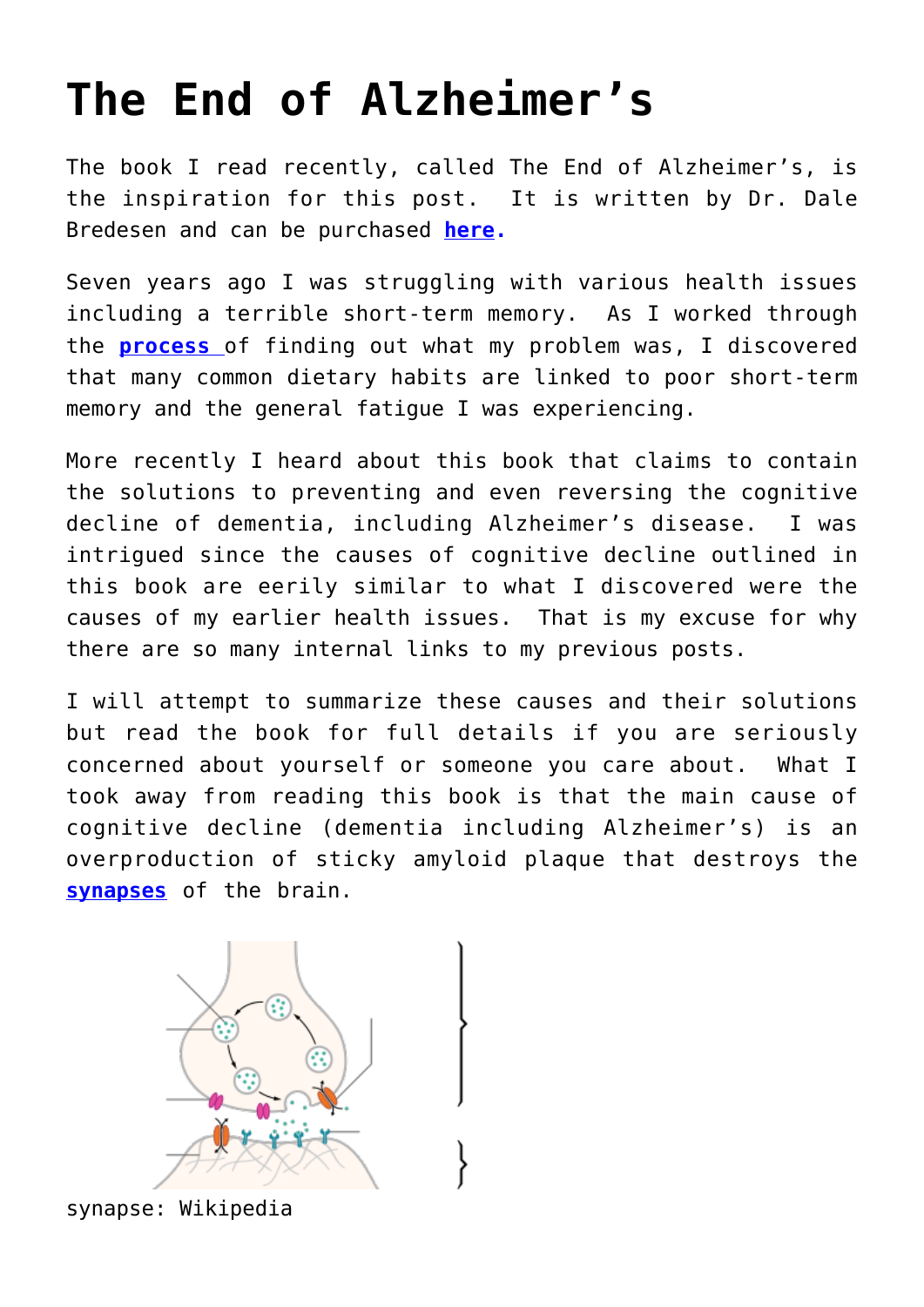This amyloid is produced naturally as a defense mechanism when our immune systems detect irritants or pathogens in our bodies. The problem becomes when our immune systems face a chronic (consistent) bombardment of irritants to fight and never shut off.

According to this book, the three culprits that cause our immune systems to be overworked resulting in the overproduction of amyloid are:

- inflammation including infections (viral, bacterial, fungal, parasitic) poor hygiene (gum disease) and poor food choices (trans fats, **[omega 6 fats vs omega 3s](https://loreeebee.ca/2017/04/12/omega-fatty-acids/)**, sugar, dairy, gluten)
- the shortage and decline of nutrients, hormones and molecules that are necessary to support our brains
- **[toxins](https://loreeebee.ca/2013/02/21/are-common-household-toxins-making-you-sick/)** (metals, chemicals, antibiotics, medication, alcohol) and biotoxins (mold)

So, how do we prevent or reverse the onset of cognitive decline and yes, even Alzheimer's? The author uses the analogy of terrorists on an airplane. If you prevent the terrorists from getting on the plane, they cannot blow it up mid-air. Likewise, we can thwart these neuro terrorists (listed irritants) that are wreaking havoc on our immune systems by not ingesting them.

Note that the first two irritants on the list are dietrelated, meaning they should be easier to control. Removing the toxins in your home and life may be more complicated, but can be done. Note too that this neglect or abuse of your immune system has (most likely) gone on for years. That means fixing it won't happen overnight!

From my own personal experience, I can say that eliminating gluten, reducing **[sugar](https://loreeebee.ca/2017/01/20/sugar-sugar/)** and trans fats, choosing omega 3s over 6s, and reducing my exposure to toxins for the past seven years has made an incredible difference in my overall health.